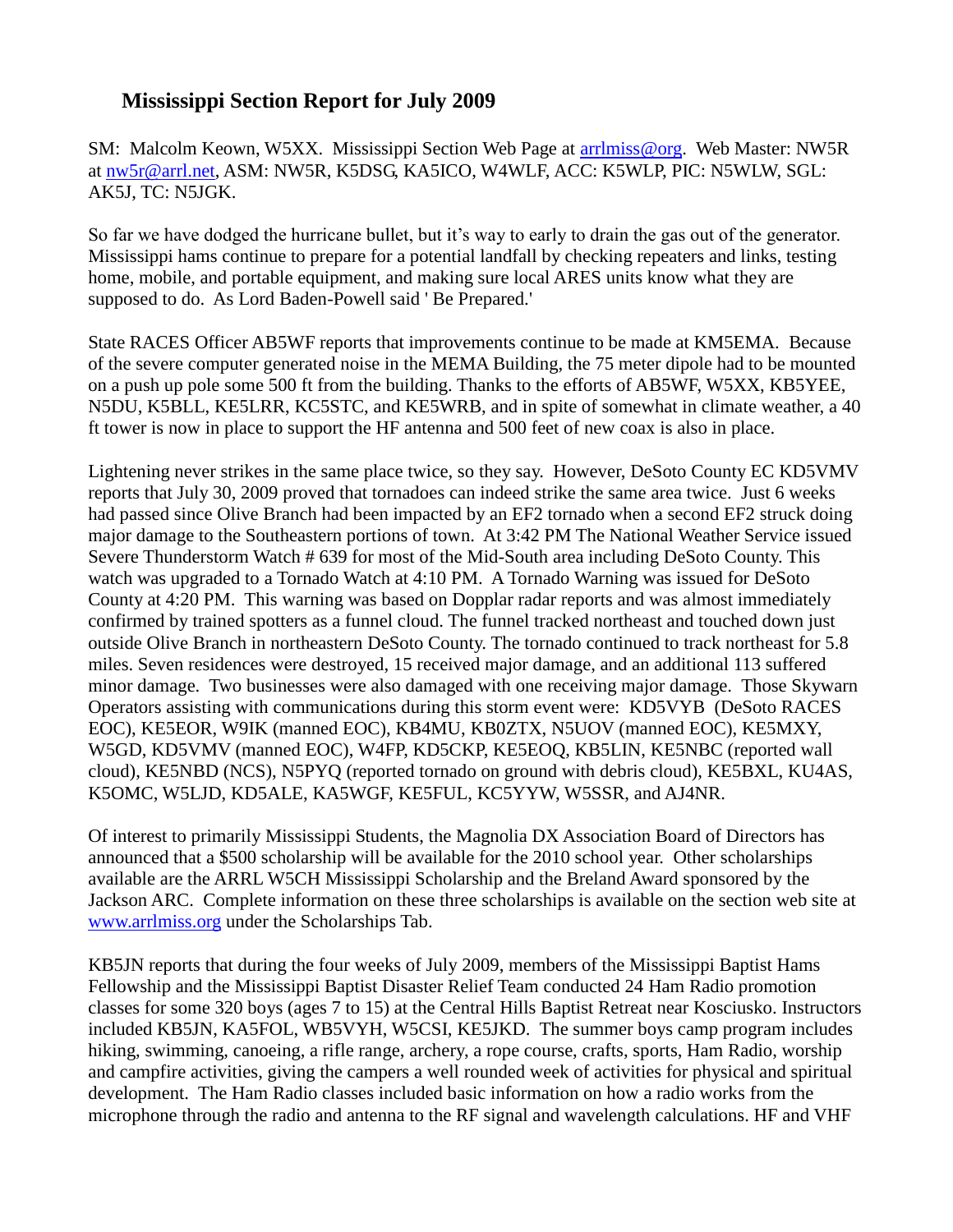phone contacts were used to demonstrate short and long distance wireless communication and to give the boys a feel for the fun of talking to other Hams. The boys were also very excited about sending their names to the instructors with a code oscillator. Several videos were used to help keep the boys attention showing news clips of Ham Radio being used in Field Day, Disaster Relief, and Ham Conventions. Several campers expressed genuine interest in becoming a Ham.

EC WX5N reports that on July 4 the Tishomingo County ARC took their Emcomm Trailer to the historic Jacinto Courthouse in Alcorn County where the second largest 'political speaking contest' in Mississippi is held. In addition to all of the hot air, there were arts and crafts, an antique car show, and food booths. TCARC sold slug burgers and hotdogs and showed the emergency communications capabilities of the trailer. Lots of folks took a look inside. Thanks to KE5LWY, KD5YP, KU4WW, KJ4ISD, and WX5N for conducting this operation. All proceeds went to buy more equipment for the trailer.

For your long range calendar, the 2009 ARRL Day in the Park will be held on Saturday, September 26 at Camp Shelby, MS. The event will start at 0800 and end around 1600. The Hattiesburg Amateur Radio Club and the Magnolia DX Association will be sponsoring the event. Besides the world class Military Museum, there will be displays of the latest Military communications equipment, as well as some of the latest Ham digital modes (MT63, Olivia, PSK 125, and HF Email via WinLink Airmail). Entry to the Post is thru the South Gate only, and you must have your driver's license, proof of insurance, and the pink registration slip for the vehicle (which will be given to you at the gate). More information to follow from Chairman KA5DON.

If you didn't participate in the 2009 Mississippi QSO party, but are interested in the outcome, NW5R has posted the results on the section web site at www.arrlmiss.org.

Congratulations to KE5PYN, who placed third in the small bore pistol shooting competition held at the 2009 4-H National Shooting Sports Invitational at Grand Island, Nebraska. Thomas is the son of KE5KTP of Crystal Springs.

After retiring as Gulf Coast DEC, W4WLF has now retired as EC for Harrison County. Thanks for your many years of service, Tom! Tom has agreed to become Assistant SM for South Mississippi which potentially promises more headaches than being DEC/EC. Welcome to N9OKV as the new EC for Harrison County, while Tom will remain as RACES Officer for Harrison County and will man the EOC during storm events.

DEC/EC WB5CON reports that the all day Technician Class at the Alcorn County EOC on July 11 went well with 11 students in attendance. Dan, WB5DO, did a great job teaching. At the test session 19 took exams. 11 testing for Technician, 7 testing to upgrade to General, and 1 testing to upgrade to Extra. We ended the long day with 8 new Technicians, and 2 upgrades to General. Biggest group Alcorn county has ever seen!

Welcome to new Mississippi hams: KF5BYP, Galyn – McComb; KF5BYQ, Curtis – Brookhaven; KF5BYR, Craig – Brookhaven; KF5CAA, Tommy – Kiln; KF5CAB, Sam – Kiln; KF5CBZ, Casey – Rienzi; KF5CCA, Justin – Corinth; KF5CCB, John – Corinth; KF5CCC, Kaleb – Corinth; KF5CCH, Albert, Hattiesburg; KF5CCI, Charles – Meridian; KF5CCJ, Dale – Collinsville; KF5CCK, Fern – Collinsville; KF5CCL, Stacy – Meridian; KF5CCM, William - Meridian; KF5CFE, Michael – Pittsboro, KF5CFL, Angela – Waynesboro; KE5CFM, Scotty – Collins; KF5CFN, Richard – Laurel; KF5CFO, Carla – Ellisville; KF5CFP, Juanita – Laurel; KF5CFQ, Rose – Soso; KF5CFR, Latoria –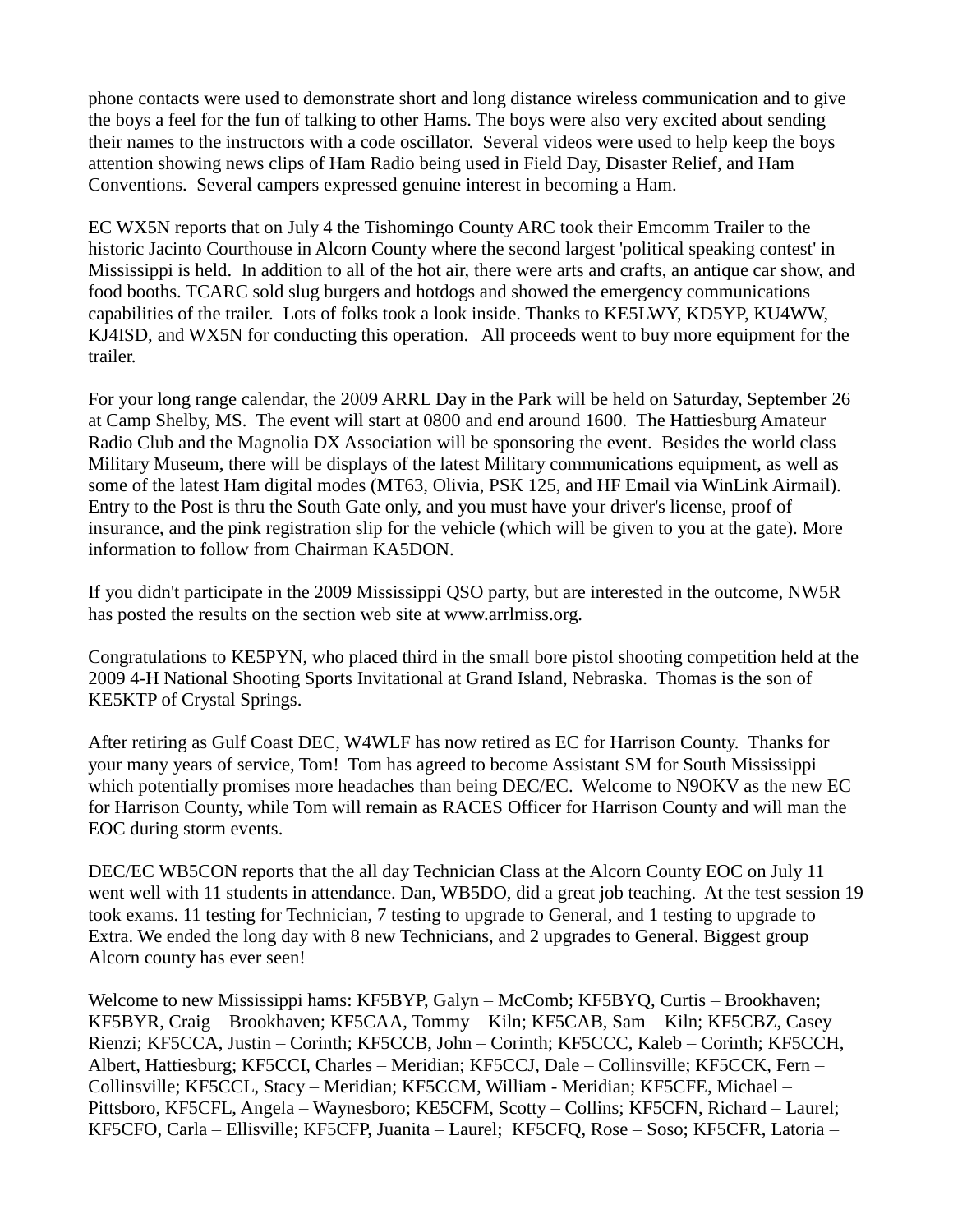Laurel; KF5CFS, Jeanette – Laurel; KF5CFT, Rosie – Laurel; KF5CGC, Matthew – Ocean Springs; KF5CHD, Michael – Southaven; KF5CJJ, Stephen – Perkinston; KF5CKZ, Jennie – Oxford; KF5CLA, James – Oxford; KF5CLB, Jennifer – Olive Branch; and KF5CLC, Sonny – Olive Branch. 32 new Hams in Mississippi in April! Thanks to all of the instructors and VE Teams that keep new hams coming into the ranks!

Also welcome to new ARRL Members: K4AEF – Quitman; KF5BGL – Pascagoula; KD8BMA – Pearl; KE5CAO – Gautier; KF5CCI – Meridian; WT4E – Lamar; WB5JHC – Biloxi; KF4ON – Steens; KD5PNY – Olive Branch; WA5PSN – Greenville; KA5SKB – Louisville; KE5UD – Ocean Springs; W0WIG – Thaxton; WD5Y – Vicksburg; KE5YBU – Petal; KD5YCP – Houston; AB6Z – Picayune; and KE5ZOT – Ocean Springs. ARRL Membership in Mississippi is now 1,039. Keep working!

In addition, welcome to N5PYQ as Asst. EC for DeSoto County.

Congratulations to the following on their upgrades: KF5AMF – Ovett; KC5BBX – Union Church; KF5BHB – Olive Branch; KF5BNB – Saltillo; KF5BTK – Southaven; KE5JLD – Como; KE5LWX – Belmont; KE5UXD – Brandon; and KE5VFK – Tishomingo.

DEC/EC Monthly Reports: WB5CON (NE MS/Alcorn), KC5EAK (Pearl River), WB5GUD (Newton), KD5GWM (Lauderdale/Clarke), K5MOZ (Jackson), WX5N (Prentiss and Tishomingo), N5TBB (Tippah), and KD5VMV (DeSoto).

Club Newsletter/Reports: Hattiesburg ARC (AC5E), Meridian ARC (W5MAV), Mississippi Coast ARA (W5JDH), Northeast Mississippi ARA (KB5NMB), and Pearl River ARC (N5WLW).

Regret to report the passing of W5CPO of Meridian. Ralph was a regular checkin to DRN5 and the MSPN. He was retired from the Navy and requested that his ashes be buried at sea.

Net reports: sessions/QNI/QTC (Net Manager)

MSPN 31/2925/14 (K5NRK)

Magnolia Section Net 31/727/1 (K5DSG)

MTN/OZK 30/145/11 (K4VIZ)

Jackson Co ARES Net 31/636/9 (KE5MOZ)

MS Slow Net 23/51/0 (W3TWD)

SCMSRG Info Net 5/55/0 (AE5JG) (Southern Coast Medical Support Group)

Itawamba County ARES 5/63/3 (KB5NMB)

South MS YL Net 5/115/0 (Wow!) (KB5CSQ)

Meridian Area EN 5/35/0 (KD5GWM)